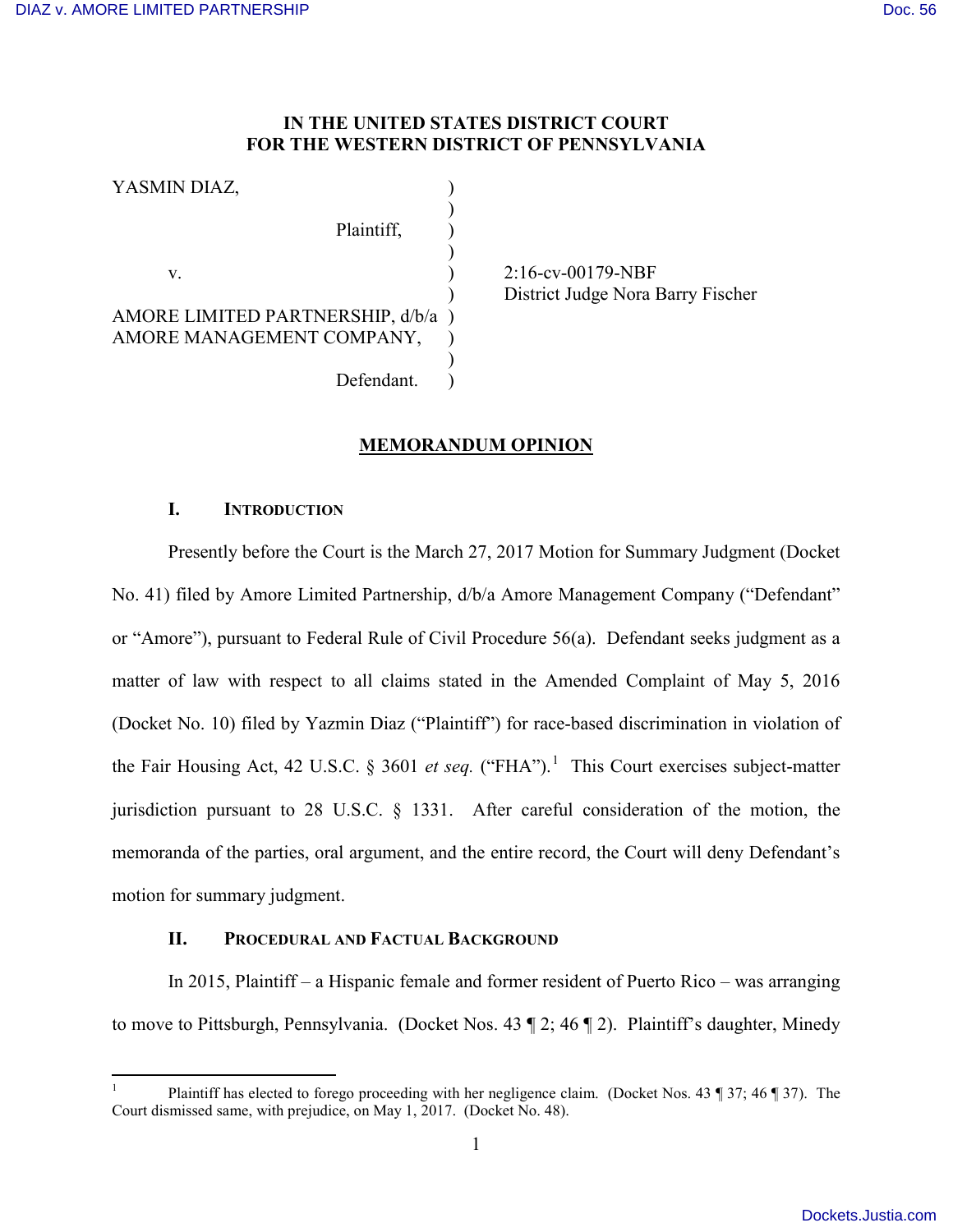Rodriguez-Diaz, and grandchildren lived in a Pittsburgh area apartment complex known as Heritage Hills. (Docket Nos. 43  $\parallel$  3; 46  $\parallel$  3). Plaintiff wished to live near her family, and so scheduled a tour of the Heritage Hills complex on April 23, 2015. (Docket Nos. 43 ¶ 1; 46 ¶ 1). That day, Leasing Consultant Jordan Nicholson accompanied Plaintiff on the tour on behalf of Defendant. (Docket Nos. 43 ¶ 12; 46 ¶ 12). Plaintiff's daughter and son-in-law were also present. (Docket Nos. 43 ¶ 11; 46 ¶ 11).

During the course of the tour, Plaintiff was apparently startled by a dog in the vicinity of Apartment 1137. (Docket Nos. 43 ¶ 14; 46 ¶ 14). She subsequently fell down three steps. (Docket Nos. 43 ¶ 15; 46 ¶ 15). Nicholson immediately contacted Heritage Hills' Property Manager, John Simons, to inform him of the fall. (Docket Nos. 43 ¶ 22; 46 ¶ 22). Simons contacted fellow employees Eric Paxton and Thomas Levandowski to assist with moving Plaintiff to her daughter's vehicle. (Docket Nos. 43 ¶¶ 23, 25; 46 ¶¶ 23, 25). Plaintiff was then transported to Jefferson Regional Medical Center. (*Id.*).

Directly after the incident, Nicholson, Paxton, and Levandowski completed incident reports. (Docket Nos. 43 ¶¶ 13, 24; 46 ¶¶ 13, 24). Assistant General Manager, William Ardini, also conducted individual interviews of Simons, Nicholson, and Paxton. (Docket Nos. 43 ¶ 8; 46 ¶ 8). Plaintiff and her daughter submitted incident reports and narrative statements on April 24, 2017. (Docket Nos. 43  $\P$ ] 9 – 10; 46  $\P$ ] 9 – 10). They complained that the dog's owner had violated Heritage Hills' rules by leaving the dog unsupervised. (Docket Nos. 43 ¶ 17; 46 ¶ 17).

Notwithstanding her fall, Plaintiff submitted a rental application on April 28, 2015. (Docket Nos. 43 ¶ 32; 46 ¶ 32). The application was denied on May 11, 2015. (Docket Nos. 43 ¶ 34; 46 ¶ 34). Defendant did not explicitly indicate that Plaintiff's Puerto Rican heritage, or her use of Spanish as her primary language, were reasons for the denial. (Docket Nos. 43 ¶ 42; 46 ¶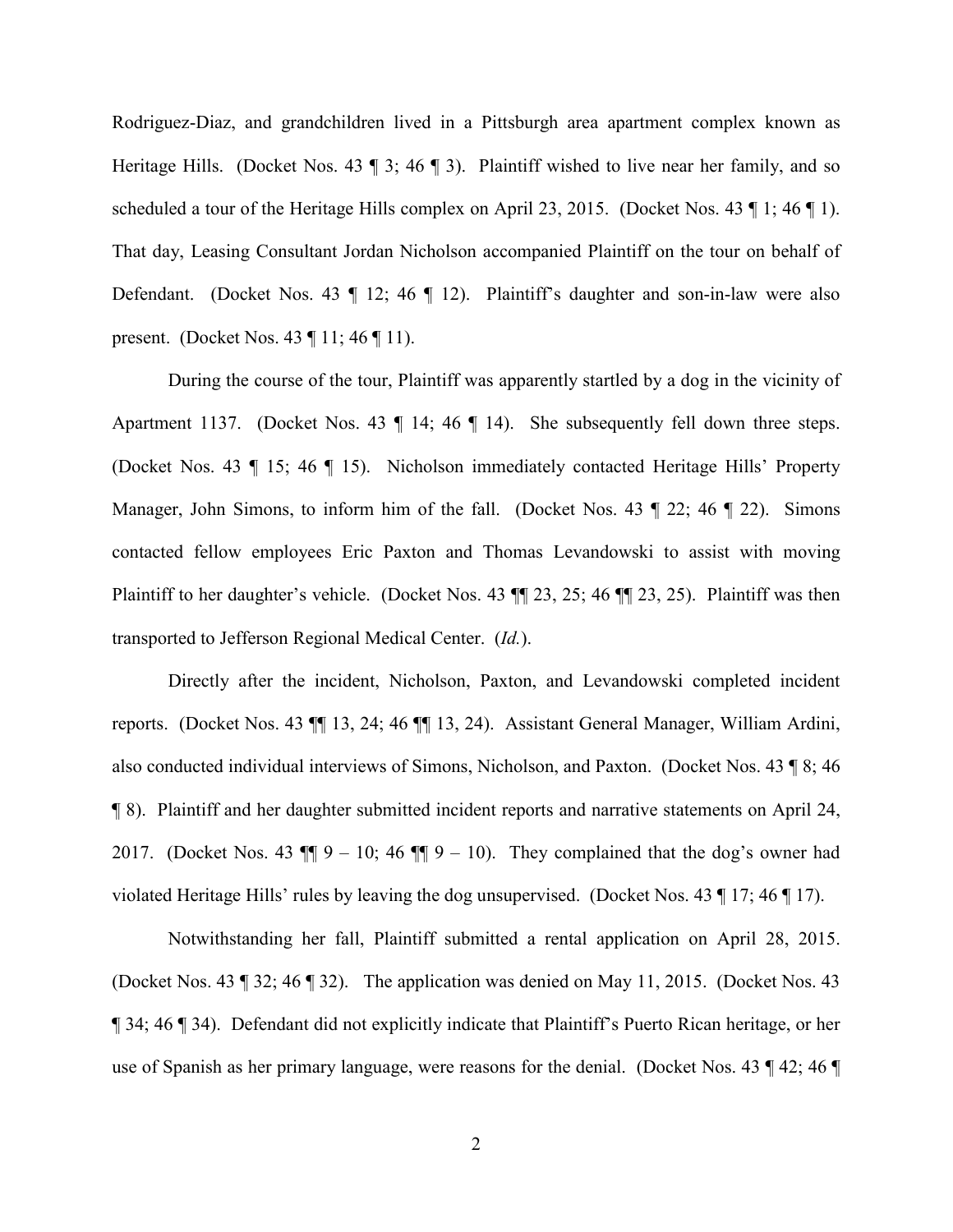42). However, Plaintiff filed a Complaint (Docket No. 1) in this Court on February 18, 2016, claiming – among other things – that Defendant violated the FHA by denying her housing due to her race. An Amended Complaint followed on May 5, 2016 (Docket No. 10), and Defendant filed its Answer (Docket No. 12) on May 19, 2016. The instant Motion for Summary Judgment followed on March 27, 2017. (Docket No. 41). A Response was consequently filed on April 27, 2017 (Docket No. 45), as was a Reply on May 11, 2017 (Docket No. 49). The Motion being fully briefed, a hearing<sup>[2](#page-2-0)</sup> was convened on June 2, 2017, and the Court heard oral argument from the parties. (Docket No. 55). The Motion is ripe for disposition.

#### **III. STANDARD OF REVIEW**

A grant of summary judgment is appropriate when the moving party establishes "that there is no genuine dispute as to any material fact and the movant is entitled to judgment as a matter of law." *Heffernan v. City of Paterson*, 777 F.3d 147, 151 (3d Cir. 2015) (quoting Fed. R. Civ. P. 56(a)). A genuine issue of material fact is one that could affect the outcome of litigation. *Willis v. UPMC Children's Hosp. of Pittsburgh*, 808 F.3d 638, 643 (3d Cir. 2015) (citing *Anderson v. Liberty Lobby, Inc.*, 477 U.S. 242, 248 (1986)). However, "'[w]here the record taken as a whole could not lead a rational trier of fact to find for the non-moving party, there is no genuine issue for trial.'" *N.A.A.C.P. v. North Hudson Reg'l Fire & Rescue*, 665 F.3d 464, 475 (3d Cir. 2011) (quoting *Matsushita Elec. Indus. Co., Ltd. v. Zenith Radio Corp.*, 475 U.S. 574, 587 (1986)).

The initial burden is on the moving party to adduce evidence illustrating a lack of genuine issues. *Hugh v. Butler Cnty. Family YMCA*, 418 F.3d 265, 267 (3d Cir. 2005) (citing *Celotex Corp. v. Catrett*, 477 U.S. 317, 323 – 24 (1986)). Once the moving party satisfies its burden, the non-moving party must present sufficient evidence of a genuine issue, in rebuttal.

<span id="page-2-0"></span> $\frac{1}{2}$ 

The parties declined to order preparation of the transcript of the proceeding. (Docket No. 55).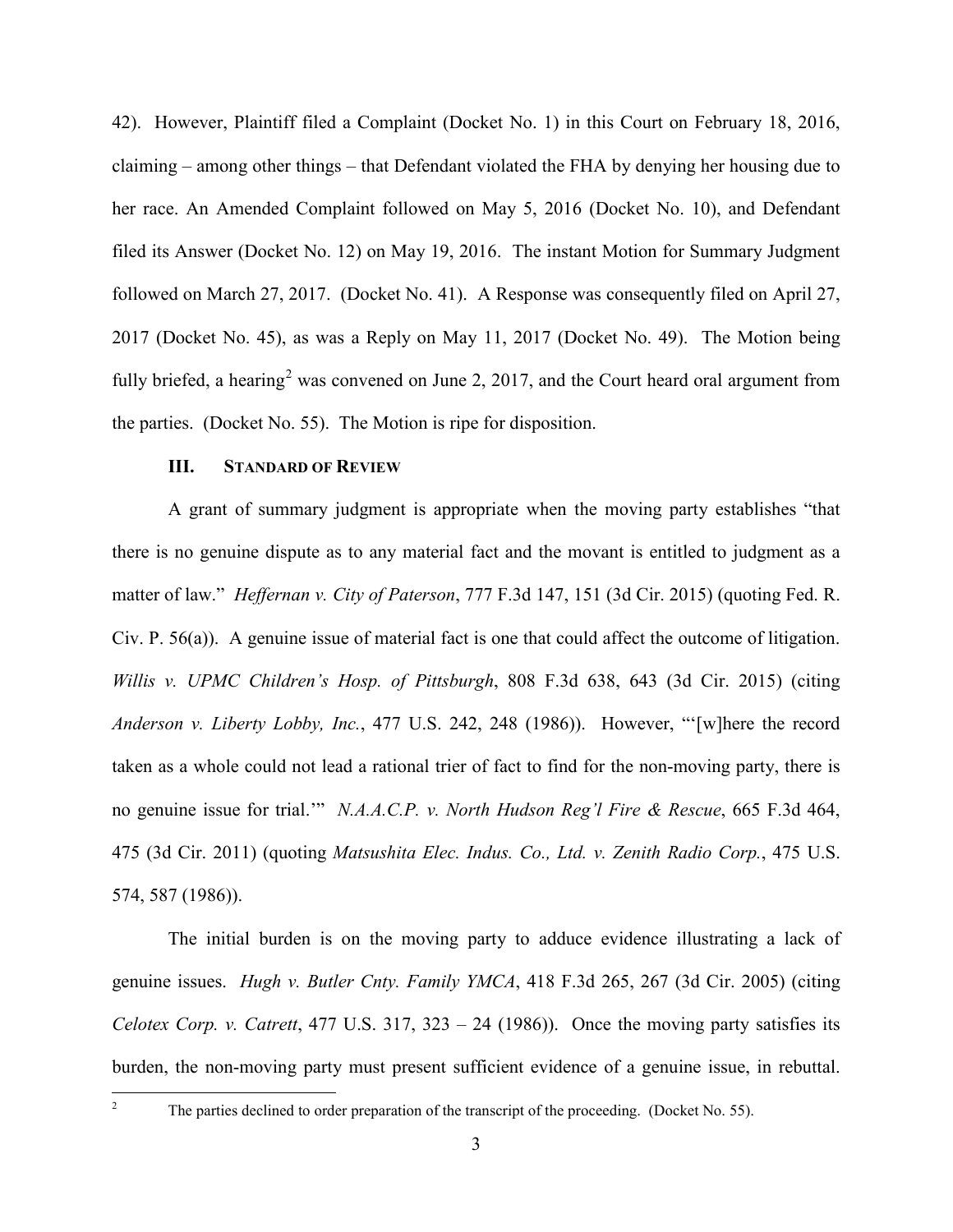*Santini v. Fuentes*, 795 F.3d 410, 416 (3d Cir. 2015) (citing *Matsushita Elec. Indus. Co.*, 475 U.S. at 587). When considering the parties' arguments, the Court is required to view all facts and draw all inferences in the light most favorable to the non-moving party. *Id.* (citing *United States v. Diebold, Inc.*, 369 U.S. 654, 655 (1962)). Further, the benefit of the doubt will be given to allegations of the non-moving party when in conflict with the moving party's claims. *Bialko v. Quaker Oats Co*., 434 F.App'x 139, 141 n. 4 (3d Cir. 2011) (citing *Valhal Corp. v. Sullivan Assocs.*, 44 F. 3d 195, 200 (3d Cir. 1995)).

Nonetheless, a well-supported motion for summary judgment will not be defeated where the non-moving party merely reasserts factual allegations contained in the pleadings. *Betts v. New Castle Youth Dev. Ctr.*, 621 F.3d 249, 252 (3d Cir. 2010) (citing *Williams v. Borough of West Chester*, 891 F.2d 458, 460 (3d Cir. 1989)). The non-moving party must resort to affidavits, depositions, admissions, and/or interrogatories to demonstrate the existence of a genuine issue. *Guidotti v. Legal Helpers Debt Resolution, L.L.C.*, 716 F.3d 764, 773 (3d Cir. 2013) (citing *Celotex Corp.*, 477 U.S. at 324).

#### **IV. DISCUSSION**

Under the FHA, it is unlawful to:

discriminate against any person in the terms, conditions, or privileges of sale or rental of a dwelling, or in the provision of services or facilities in connection therewith, because of race, color, religion, sex, familial status, or national origin.

42 U.S.C. § 3604(b). This provision can be violated by either intentional discrimination or a policy or practice which has a disparate impact upon a protected class. *Mt. Holly Gardens Citizens in Action, Inc. v. Twp. of Mount Holly*, 358 F.3d 375, 381 (3d Cir. 2011). Where, as here, a plaintiff's claims are based upon intentional discrimination, but direct evidence is lacking,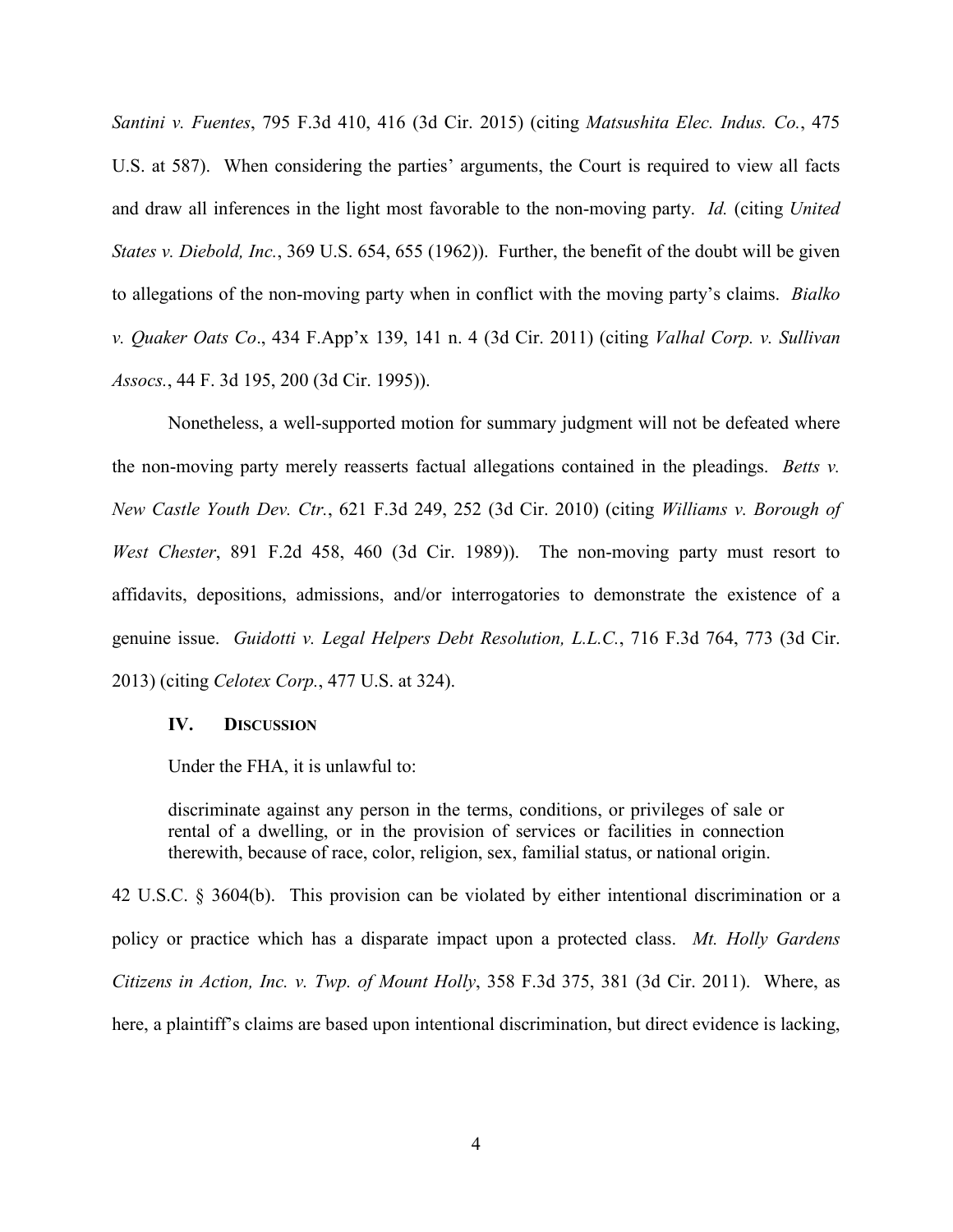the burden-shifting framework articulated in *McDonnell Douglas Corp. v. Green*, 411 U.S. 792 (1973), may be utilized.

Accordingly, Plaintiff must first adduce sufficient evidence to establish a *prima facie* case of race-based discrimination. *Newell v. Heritage Senior Living, LLC*, 673 F.App'x 227, 231 (3d Cir. 2016). If such a showing is made, Defendant must provide a legitimate, nondiscriminatory reason for denial of the application. *Id.* The burden then returns to Plaintiff, who must demonstrate, by a preponderance of the evidence, that Defendant's explanation is mere pretext. *Id.* As to the first element, a *prima facie* case of race-based discrimination in violation of the FHA requires evidence of the following: (1) Plaintiff is in a protected class; (2) she applied for and was qualified to rent in Heritage Hills; (3) Plaintiff's application was rejected; and, (4) the housing for which she applied remained available for rent. *Koorn v. Lacey Twp.*, 78 F.App'x 199, 207 (3d Cir. 2003).

Presently, Defendant does not dispute Plaintiff's Hispanic heritage and membership in a protected class for purposes of the FHA. (Docket No. 42 at 5). Defendant's only point of contention with Plaintiff's *prima face* case is her purported qualification for housing at Heritage Hills. (Docket No. 42 at  $5 - 6$ ). Defendant argues that Plaintiff's application was rejected due to her having "a reputation of being a troublemaker," i.e., her unfounded allegation that Defendant was liable for her fall. (*Id.* at 6). However, it is the burden of the moving party to demonstrate that there is an absence of genuine disputes of material fact, *Duquesne Light Holdings, Inc. & Subsidiaries v. Comm'r of Internal Revenue*, 861 F.3d 396, 403 (3d Cir. 2017), and in light of the evidence advanced in Plaintiff's Response, the Court is inclined to find such a dispute exists.

In his deposition, Ardini unequivocally states that it is the unwritten policy of Defendant to deny applications submitted by individuals threatening a lawsuit – those with a "reputation of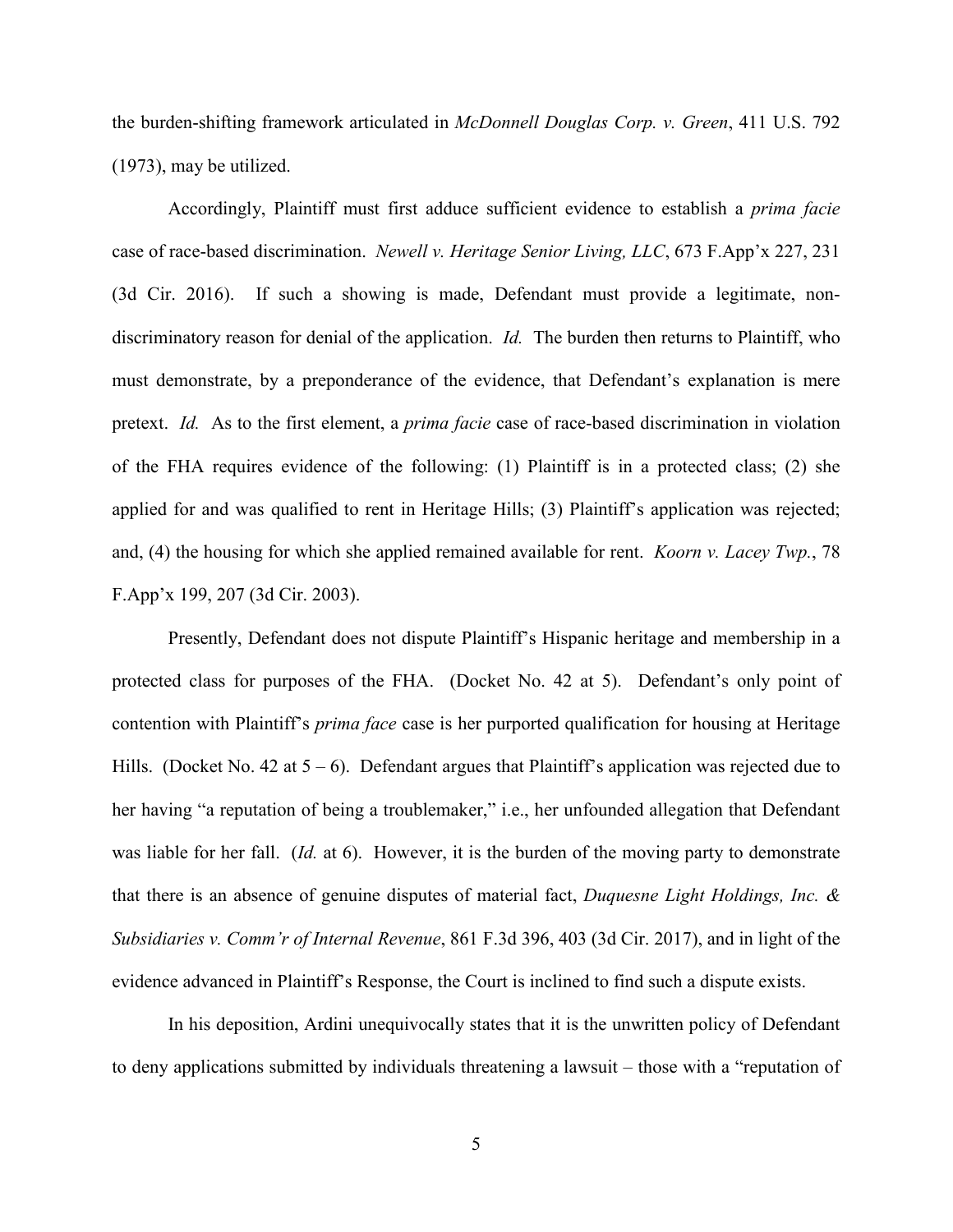being a troublemaker." (Docket Nos. 44-2 at 2; 45-15 at 5). He also testified that when it comes to potentially litigious applicants, the application should be provided to the "executive suite" for a determination. (Docket No. 47-6 at 10). Yet Ardini admits that none of the typical procedures for reviewing an application were followed in Plaintiff's case. (Docket No. 44-2 at 6). Despite Ardini's claim that "[a]ll applications are to be submitted" and no decisions are made until after an evaluation of an application (Docket No. 47-6 at 6), Nicholson testified in her deposition that she was instructed by Ardini to not send Plaintiff's application for processing. (Docket No. 47-3 at 6, 9, 15). Moreover, it was Nicholson's opinion that Plaintiff appeared to be qualified to rent at Heritage Hills. (Docket No. 47-3 at 15). Thus, viewing all material facts in the light most favorable to Plaintiff, there is a genuine dispute which must be submitted to a fact-finder for a determination regarding her qualification for housing at Heritage Hills.

Nonetheless, even if qualified, Defendant argues that Plaintiff's potential litigiousness was a legitimate, non-discriminatory reason for the denial of her application. (Docket No. 42 at 6 – 8). Plaintiff counters that the alleged threat of legal action was merely pretext for discrimination based upon her Hispanic heritage. According to her, Defendant and its employees were aware of Plaintiff's race, as well as her former address in Puerto Rico. (Docket No. 44-1 at 3). She did not, however, provide any indication that she would be filing any sort of law suit related to her fall. As such, and being otherwise qualified for an apartment, the only factor that differentiated Plaintiff from other applicants was her race. (Docket No. 45 at  $5 - 8$ ).

The Court notes that once a *prima facie* case has been established, and the "relatively light" burden of demonstrating a legitimate, non-discriminatory reason for denial of housing is met, it is incumbent upon Plaintiff to show pretext "by a preponderance of the evidence." *Newell*, 673 F.App'x at 231 (citing *Fuentes v. Perskie*, 32 F.3d 759, 763 (3d Cir. 1994)). This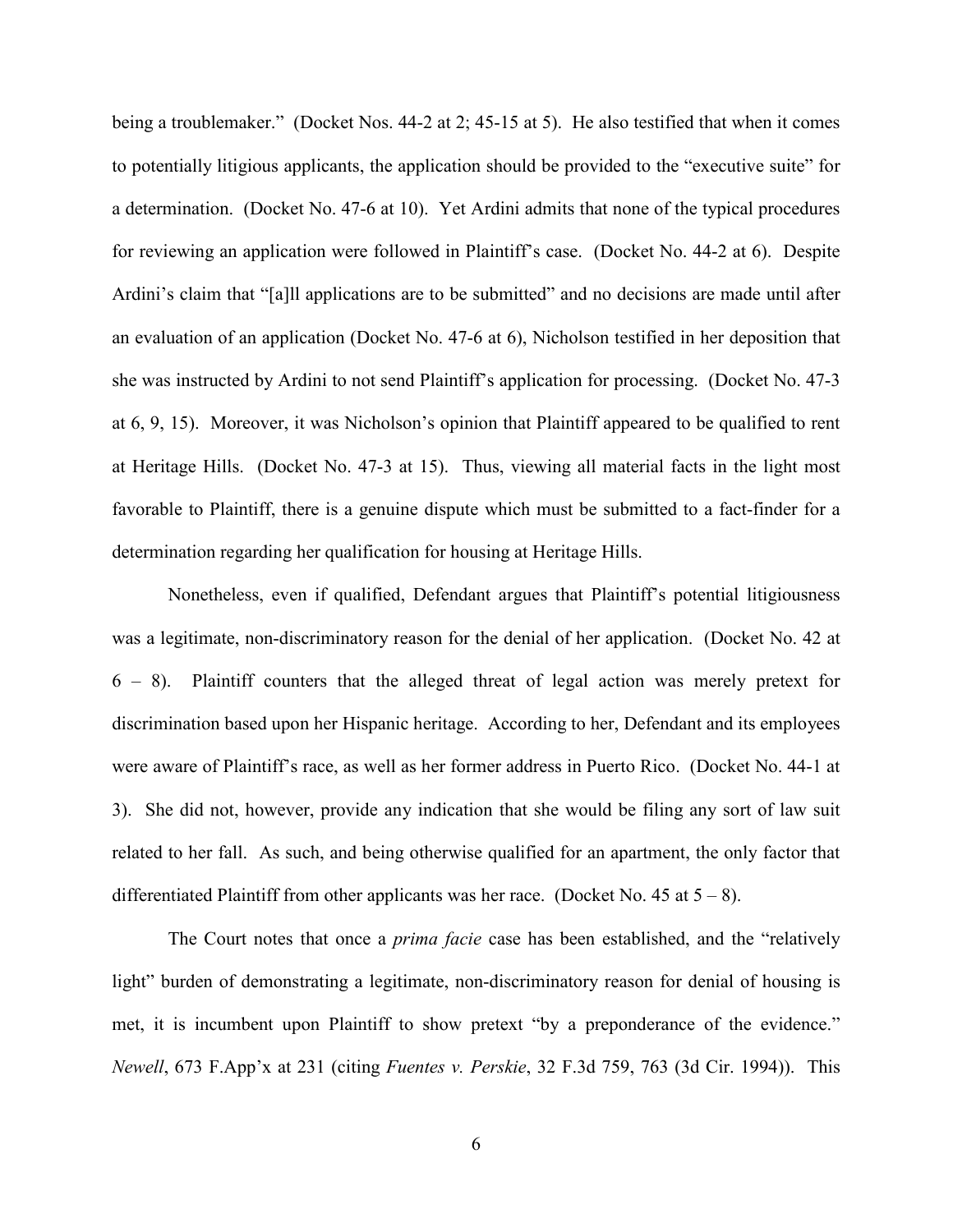requires evidence which allows the finder of fact to reasonably infer that the reason for the denial of housing was either a *post hoc* fabrication, or did not actually motivate the denial. *Id.* (citing *Fuentes*, 32 F.3d at 764). Plaintiff can make such showings by demonstrating "'such weaknesses, implausibilities, inconsistencies, incoherencies, or contradictions'" in the proffered legitimate reason that a reasonable finder of fact could rationally determine that Defendant's legitimate, non-discriminatory reason is unworthy of credence. *Id.* (quoting *Fuentes*, 32 F.3d at 765).

As mentioned, above, Plaintiff was taken to the hospital on April 23, 2015. That same day, Simons was working with Nicholson, and helped her close down the rental office at around 7:00 p.m. (Docket No. 44-11 at  $5 - 6$ ). Simons recalls Plaintiff's daughter coming to the office just as it was closing in order to threaten legal action<sup>[3](#page-6-0)</sup> if her mother's medical bills stemming from her fall were not paid.<sup>[4](#page-6-1)</sup> (Docket No. 44-11 at  $5 - 6$ ). Simons later reported this encounter to Ardini. (Docket No. 44-11 at 6).

However, Plaintiff argues that this claim by Simons cannot be true. First, the medical records from Jefferson Regional Medical Center on April 23, 2015, indicate that Plaintiff was not discharged until approximately 8:17 p.m., and that Plaintiff's daughter was present and went over the discharge instructions with medical staff. (Docket No. 47-5 at 1). Further, Nicholson testified that she had no awareness of a threatened lawsuit until after Plaintiff's application was denied. (Docket No. 47-3 at 7). In spite of Defendant's purported policy requiring documentation of such incidents, Simons also did not make any record of the alleged threat. (Docket No. 44-11 at 9). Plaintiff's daughter testified at her deposition that she had never

-

<span id="page-6-0"></span><sup>3</sup> Simons admitted that he never heard Plaintiff or her daughter explicitly state that they would sue Defendant. (Docket No. 47-4 at 7).

<span id="page-6-1"></span><sup>4</sup> Simons also claims that Plaintiff's daughter would thereafter appear at the office on a regular basis to make such threats. (Docket No. 44-11 at 8). Simons never documented the alleged threats. (Docket No. 44-11 at 9).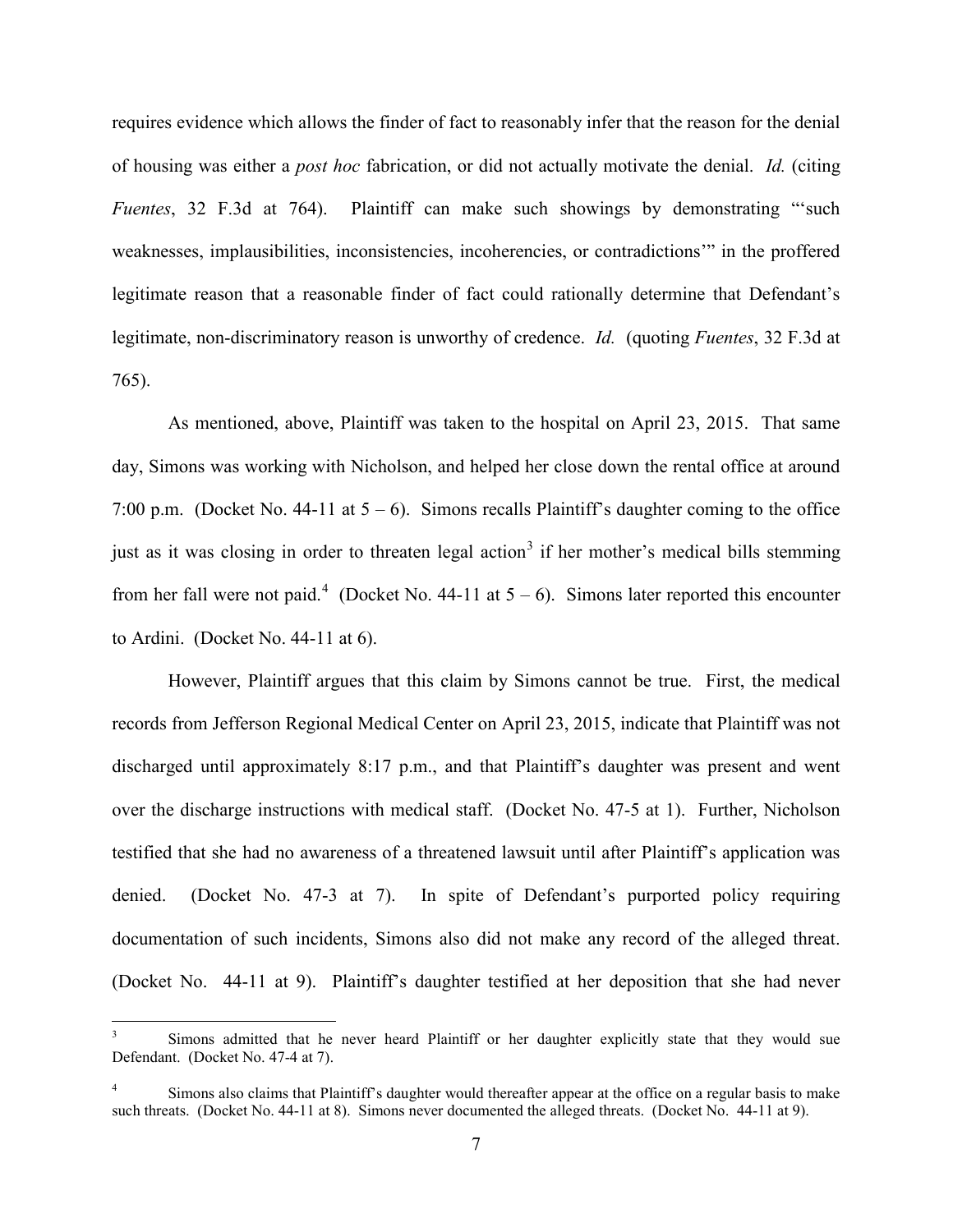contemplated legal action before the denial, because Simons had always assured her that Defendant would pay Plaintiff's medical expenses. (Docket no. 47-2 at 9).

Indeed, Plaintiff's daughter explained that it was Simons that contacted her at the hospital on April 23, 2015, to talk about the fall. (Docket No. 44-4 at 3). Simons asked that she come into the office on April 24. (*Id.*). At that meeting, Simons confirmed that Defendant would pay Plaintiff's medical bills and asked that the bills be forwarded to Defendant. (Docket No. 44-4 at 4). Plaintiff and her daughter also provided narrative statements that day in which they expressed some worry about Plaintiff's medical bills. (Docket Nos. 44-5; 44-6). Neither statement mentioned a lawsuit. (*Id.*).

Although Ardini represented that it was company policy to submit all applications, that applications submitted by individuals likely to be litigious were to be sent to Defendant's "executive suite," and that he was under the impression that the application had been properly submitted (Docket No. 47-6 at 6, 10, 16), Nicholson testified that Ardini instructed her not to submit Plaintiff's application for review. (Docket No. 47-3 at 6, 9, 15). The rental application bears no indication of processing. (Docket No. 44-1 at 1). Plaintiff's rejection letter makes no mention of the reason for the denial. (Docket No. 44-14). In fact, Ardini conceded during his deposition that the typical procedures for reviewing an application were not followed in Plaintiff's case. (Docket No. 44-2 at 6). As previously noted, Nicholson thought that Plaintiff appeared to be qualified. (Docket No. 47-3 at 15).

When the Court views this record in the light most favorable to Plaintiff, as it must, it is confronted with numerous contradictions and questions of fact flowing from the witnesses' testimony. *Doeblers' Pa. Hybrids, Inc. v. Doebler*, 442 F.3d 812, 820 – 21 (3d Cir. 2006). These issues are not amenable to resolution by the Court at summary judgment. *Id.* (citing